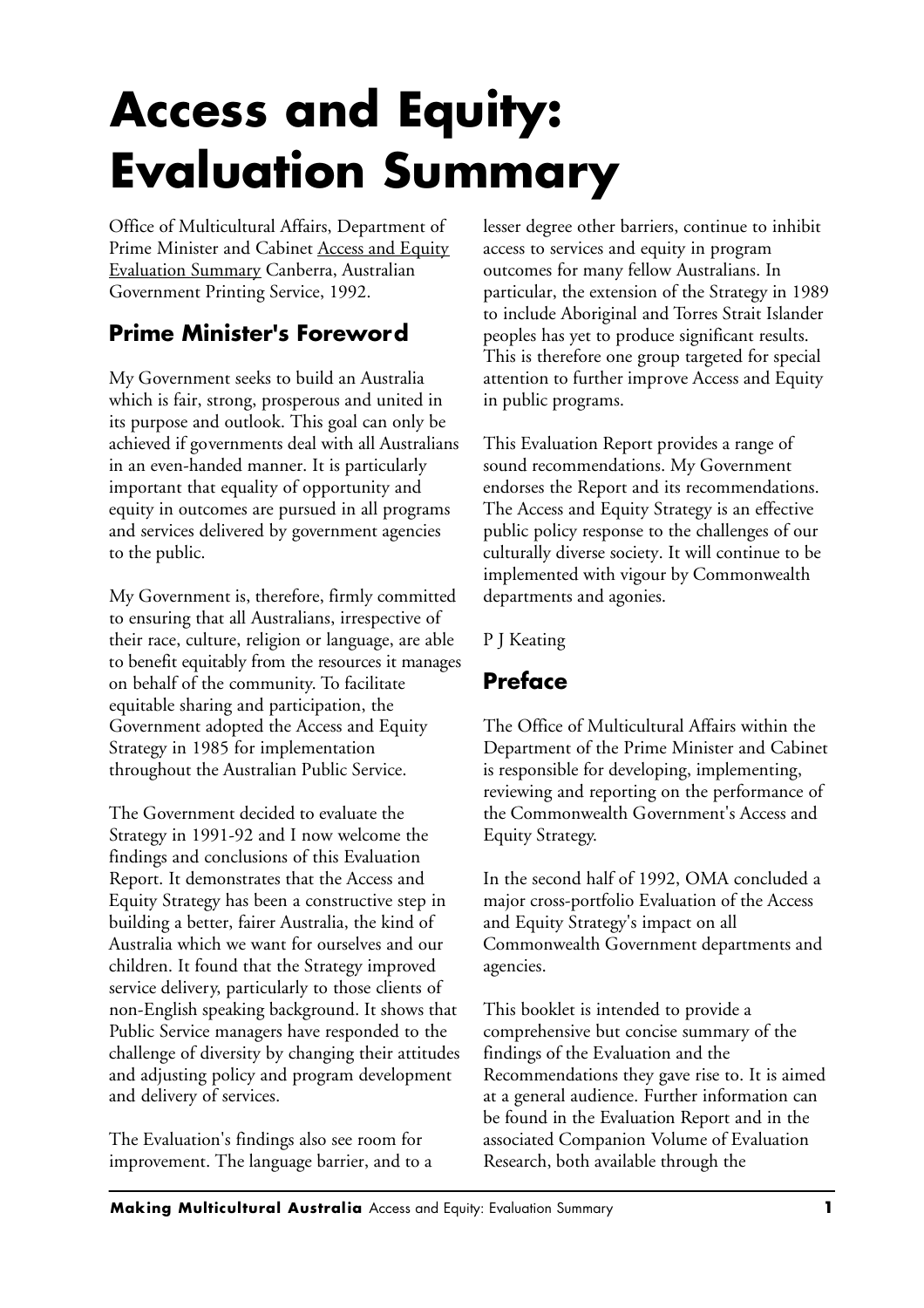Commonwealth Government Bookshop.

Dr J R Verrier Assistant Secretary, Equity and Community Relations Branch office of Multicultural Affairs November 1992.

# **Terms of Reference**

The 1986 Access and Equity (A&E) Strategy, extended in 1989, covers all residents of Australia who may face barriers of race, culture, religion or language, including Aboriginal people and children of parents with non-English speaking backgrounds (before July 1989 it related to immigrants only). The Strategy seeks to ensure that these people have:

- equal life chances and enjoy equitable access to and an equitable share of the resources which the Commonwealth Government manages on behalf of the community;
- the opportunity to participate fully in society and in the decisions which directly affect them.

Against this background and taking into account program management and budgeting and other reviews of government programs, the 1991 Evaluation of Implementation of A&E Strategy shall:

(1) as its central focus, assess the impact of the Strategy on all those who should benefit from it;

(2) assess the effect of the Strategy on relevant Commonwealth agencies and their programs and services both at the policy development and delivery levels;

(3) assess program effectiveness (including cost effectiveness) and efficiency in terms of the Strategy in achieving goals;

(4) assess whether the Strategy as a whole and the specific A&E requirements, continue to be the best available mechanisms to implement A&E policy in Commonwealth funded

programs;

- (5) in making these assessments consider:
- (a) the purpose, scope and rationale for the Commonwealth A&E policy;
- (b) the range available A&E implementation strategies and methods used by the Commonwealth, State/Territory and local governments in Australia;
- (c) scope for improvement of A&E performance in Commonwealth programs which have potential for major impact on the A&E target group.

(6) report on whether the Strategy has achieved its A&E goals and recommend as to the changes needed to advance further the A&E policy.

## **The Access and Equity Strategy**

Access and Equity (A&E) is a concept, a principle and a policy given practical management content by a Strategy. The Strategy began as a policy response to service provision for people of non-English speaking background (NESB) in 1985. In 1989 it was extended to include all groups who may face barriers of race, religion, language or culture including Aboriginal and Torres Strait Islander peoples.

A&E is not about providing special services to migrants but about providing equal access to government services for all residents of Australia who may face barriers of race, culture, religion or language, including Aboriginal and Torres Strait Islander peoples and children of parents with non-English speaking backgrounds. It is about the rights and entitlements all should expect to enjoy.

A&E policy represents aspects of the principle of universalism in the delivery of government services. It recognises that, while services may be universally applicable, they may not be equally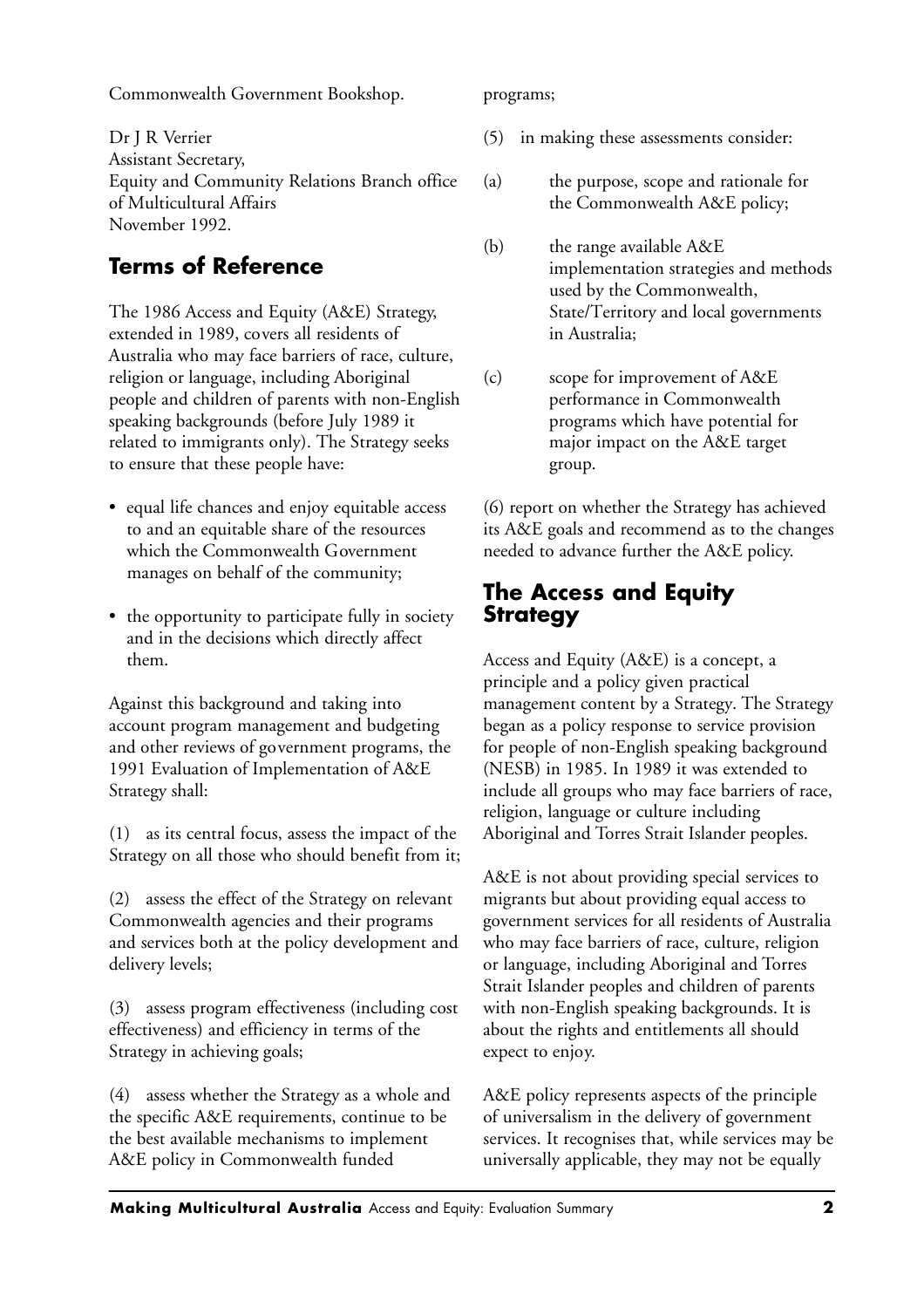accessible if they are uniformly designed and delivered. The A&E Strategy seeks to overcome any barriers of language, culture, race and religion which impede the delivery of government services to all residents.

The mechanism by which the Strategy is implemented consists of eleven Requirements to assist departments address all who face particular barriers to access.

The Government decided in 1989 that there should be a comprehensive Evaluation of the impact of the Strategy in 1991.

The concept of Access and Equity has evolved in tandem with the increasing variety of Australia's migrant intake. The Government's response passed through phases of assimilation, integration and finally multiculturalism. Policy on Aboriginal and Torres Strait Islander peoples also passed from assimilation to selfmanagement and self-determination, including identification of Torres Strait Islanders.

As part of multicultural policy the issue of mainstream sensitivity to migrant needs came to the fore. The Galbally Report of 1978 adopted the principle that the needs of migrants should, in general, be met by programs and services available to the whole community but that special programs and services - known as ethnospecific services - were necessary at that time to ensure equality of access and provision.

To strengthen Government efforts, in 1985 the A&E Strategy was inaugurated. All portfolios were required to produce a three-year A&E Plan which identified obstacles to access and to equitable access. In March 1987 the Office of Multicultural Affairs (OMA) was established as a division of the Department of the Prime Minister and Cabinet. OMA was given the responsibility for coordinating and monitoring the Strategy. As already stated, in 1989 the Strategy was strengthened and expanded.

The Evaluation found that A&E had not so far been adequately defined. It can be defined as 'a policy to ensure that equitable access to

government programs and services by all members of the Australian community is not impeded by barriers related to language, culture, race or religion'.

At the root of the logic of the A&E policy was not only a concern for equity but also a concern for efficiency. It reflected a government commitment to ensuring that public institutions and agencies provide effectively for all members of society.

The Strategy's role in relation to departments is to encourage them to design their programs to ensure that they reach the entire range of potential clients. The Strategy's focus, therefore, is on measures to be taken by departments to adjust their mainstream policy and program design and delivery to provide equitable access for the broadest possible range of clients.

A&E relates to other Commonwealth services and reforms. Migrant settlement programs and the concept of A&E are closely related. English language training shows that settlement programs work to skill individual migrants so that they themselves may overcome what would otherwise be barriers to access. The A&E Strategy takes up where settlement programs leave off.

Ethno-specific or non-mainstream services have been held to have an important role to play because language and cultural requirements may prevent migrants from seeking assistance from general services. It has been concluded that specialist organisations do not marginalise their clientele and the continuation of these ethnospecific agencies should not be seen as contravening the objectives of the A&E Strategy.

A&E is a key component of the Government's Social Justice Strategy (SJS). The SJS addresses factors of disadvantage such as inadequate income, gender, race or disability. A&E focuses on a specific aspect of social justice. It is concerned about whether, if a service exists, there are barriers to its use.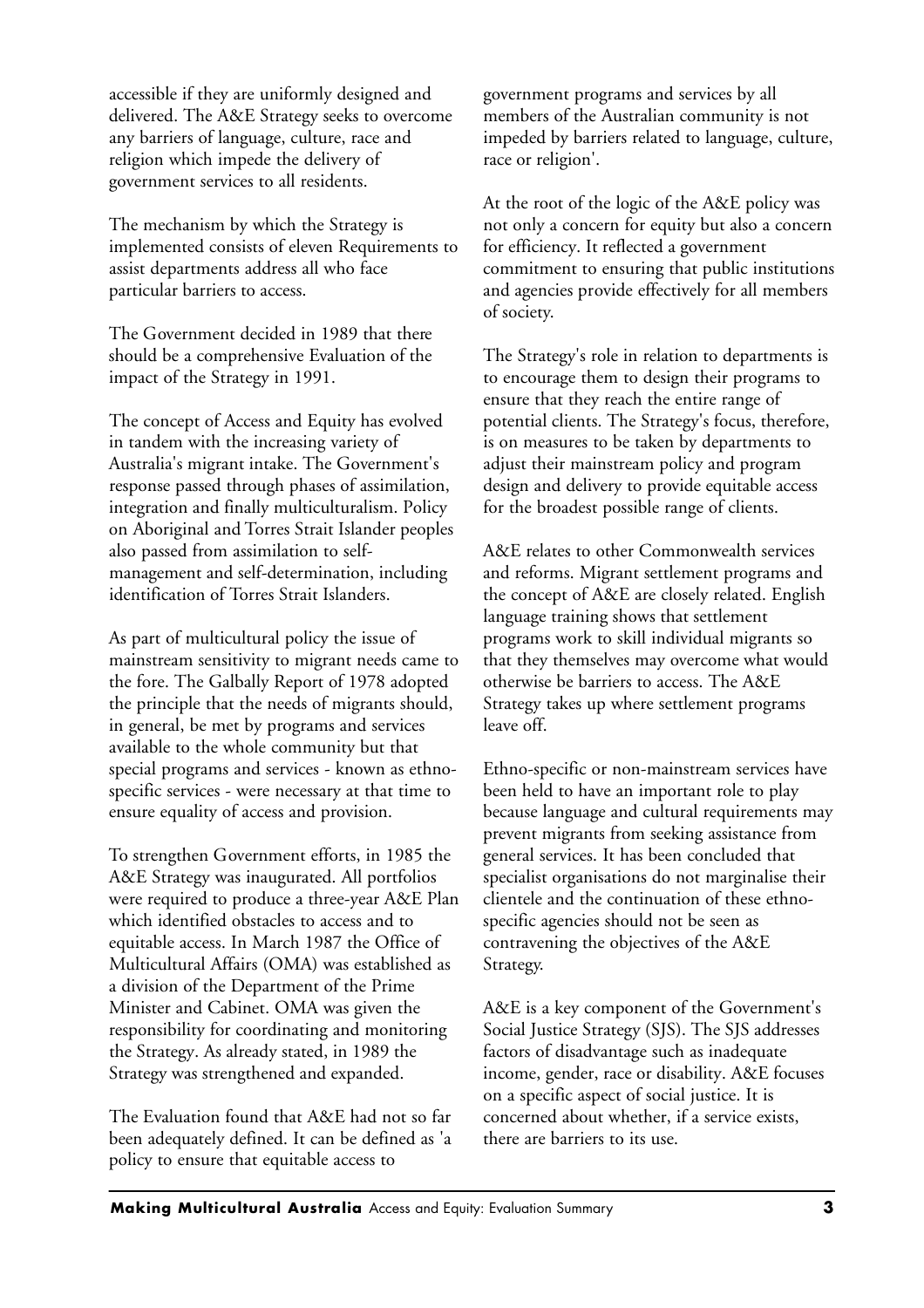Equal Employment Opportunity (EEO) initiatives have a longer history than does the A&E Strategy and have similar goals, but they are one-dimensional since they are limited to the workplace.

The A&E Strategy includes Aboriginal and Torres Strait Islander peoples. In March 1990 the Aboriginal Affairs portfolio was reorganised and the Aboriginal and Torres Strait Islander Commission (ATSIC) established. ATSIC has a statutory coordination role with respect to the activities of other Commonwealth bodies that affect Aboriginal and Torres Strait Islander peoples and a function of monitoring the effectiveness of programs including programs conducted by bodies other than ATSIC. The A&E Strategy is an important means by which Aboriginal and Torres Strait Islander peoples, living in urban, rural and remote areas of Australia, gain equitable access to, and a fair share of, government programs and services.

The issue of whether the A&E Strategy needs strengthening by legislation was canvassed during the Evaluation.

# **The Evaluation Methodology**

The Evaluation methodology is linked to the Program Logic of the A&E Strategy. From the Program Logic the Terms of Reference (TORs) and methodological framework were developed. OMA worked in close consultation with the Department of Finance and other experienced evaluators. The Evaluation was overseen by an interdepartmental Steering Committee and carried out by a Task Force in OMA.

The Evaluation sought to investigate the impact of the A&E Strategy on clients, to assess its impact on relevant Commonwealth agencies and to review the Strategy as a mechanism for implementing A&E policy.

Certain exclusions and limitations were imposed on the Evaluation. For example, A&E in Commonwealth-funded but State-delivered programs was excluded from the scope of the Evaluation, although some of the research

touched on the issue.

The Evaluation made use of a wide range of research techniques because of the complexity and breadth of the issues to be studied. The TORs required measurement of impact on both clients and departments.

Fifteen projects were ultimately commissioned for research. To obtain clients' views, five studies of Access and Equity in selected localities were commissioned including one Aboriginal study. Among other research were studies focused on particular programs and some dealing with particular Access and Equity Requirements such as the Evaluation of ethnicity data collection.

Two surveys were commissioned to obtain a greater breadth of understanding of the knowledge, views and practices of the officers who were directly responsible for policy development, program design and actual service delivery to migrants - a survey of Senior Executive Service (SES) officers and a survey of counter staff in NSW.

Community consultation was an extremely important part of the Evaluation. Material from past consultations was reviewed and a consultancy was established to conduct twenty Australia-wide regional community consultations with members of ethnic communities. OMA's Bilingual Community Network (BCN) complemented this by reaching small groups which might be outside the first consultancy network. A pamphlet was distributed to increase awareness of the Evaluation process. The Evaluation also called for public submissions. Small grants were made to umbrella organisations to conduct consultations in the course of preparing their submissions.

Thirty or so Commonwealth instrumentalities, including departments, contributed to the Evaluation's information base on their own A&E activities. OMA's role was independently assessed by a consultant. Efforts were made to establish what administrative or delivery costs attached to the implementation and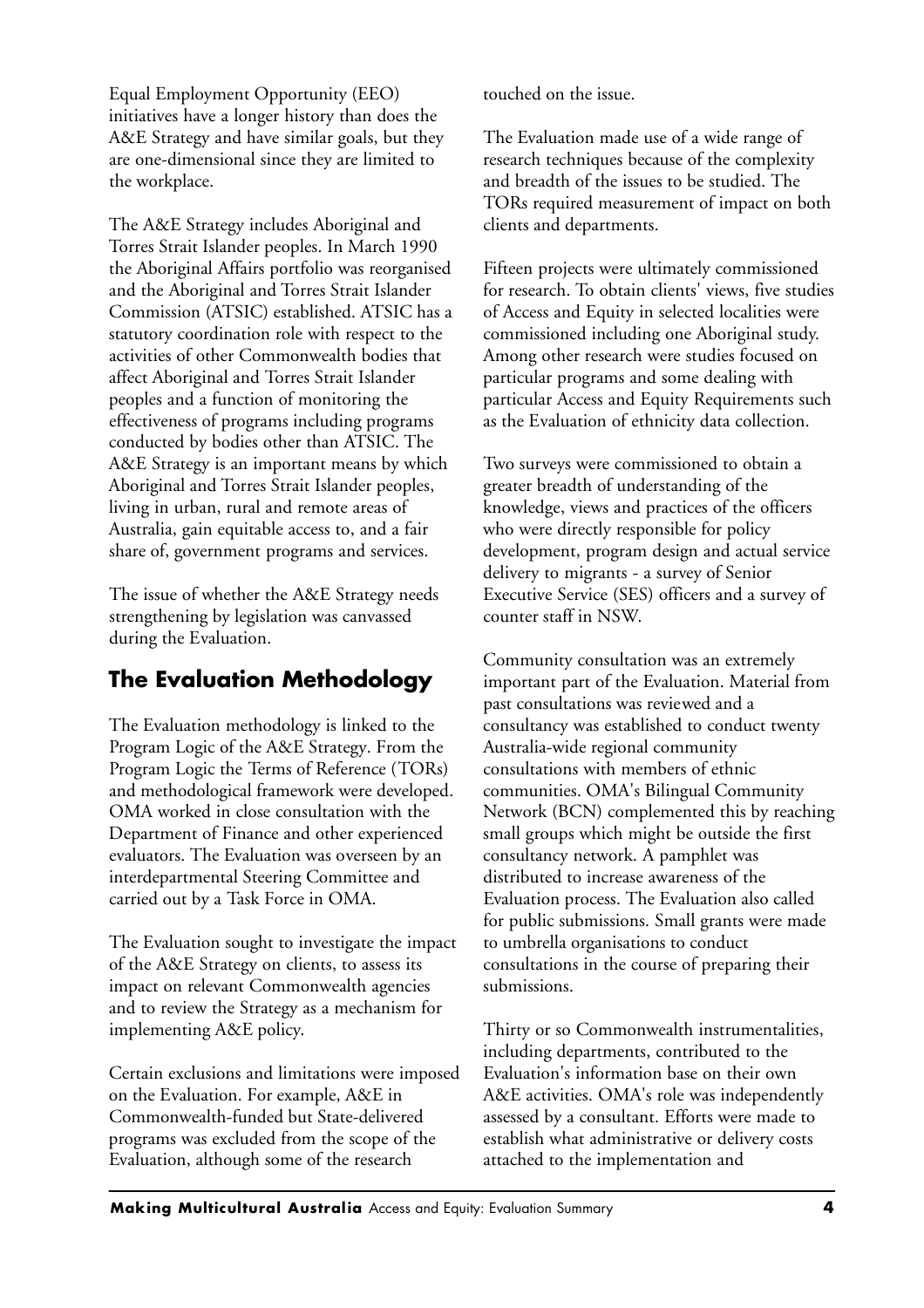maintenance of A&E measures. Departments were asked for their perceptions of the Strategy.

The Evaluation operated under a number of limitations. There was no benchmark measurement undertaken before the Strategy was introduced. Further, the Strategy was only part of a total picture of change in the period 1985-91. Although with these limitations change could not be assessed in a scientific or systematic manner, it was hoped sufficient baseline data would be generated to assist in any subsequent Evaluation of the Strategy.

# **The Impact on Clients**

The overall conclusion was that clients reported improvement and progress as a result of the A&E Strategy. It was recognised that the Strategy had brought about improvements in language and information services and some betterment in cross-cultural interaction.

However, barriers remained. There were a number of examples of these. In language services interpreters were often not available or used inappropriately. Staff did not always seem to be trained in the use of the Telephone Interpreter Service.

Cultural barriers existed on both sides of the counter. Certain cultural attitudes originating in home country practices could have a negative impact on interaction. Heightened staff sensitivity was not universal, particularly when dealing with Aboriginal and Torres Strait Islander clients. Locational factors made access to services difficult.

Race and religious barriers did not appear to be very marked, except in the case of Aboriginal and Torres Strait Islander peoples and Muslim women.

Mechanisms to assist Access and Equity had variable success. It was recognised that agencies had made considerable effort to disseminate information through translated material. However many clients showed a preference for other media, particularly radio.

A successful mechanism was intermediaries, who played an important role in assisting people to access both information and their entitlements. Consultative mechanisms encountered difficulties. They could not always target suitable representatives and found difficulty in tapping grassroots opinion. Widespread participation by target group members for the purpose of Access and Equity is not a feature of agencies' practice.

In addition to general barriers to Access and Equity, a number of groups experienced particular difficulty. All felt they required special measures to enable them to achieve equitable access to government services.

While their numbers are smaller the barriers to Access and Equity faced by Aboriginal and Torres Strait Islander peoples are far greater than for other groups. They relate not merely to structural impediments but to historical and cultural factors. It was found that cultural constraints meant that Aboriginal and Torres Strait Islander peoples tended to use services less than other Australians.

New communities were also found to be underutilising services. The reasons were various, such as reluctance to deal with government, failure to acquire information, language barriers related to small numbers in some language groups.

The research showed that many women remain especially vulnerable and isolated. They were unable to access information due to language barriers or to access services due to cultural barriers.

Other segments of the population facing particular barriers were the aged and youth. In addition certain areas, such as recently developed housing estates and remote rural localities, pose a significant challenge for Access and Equity.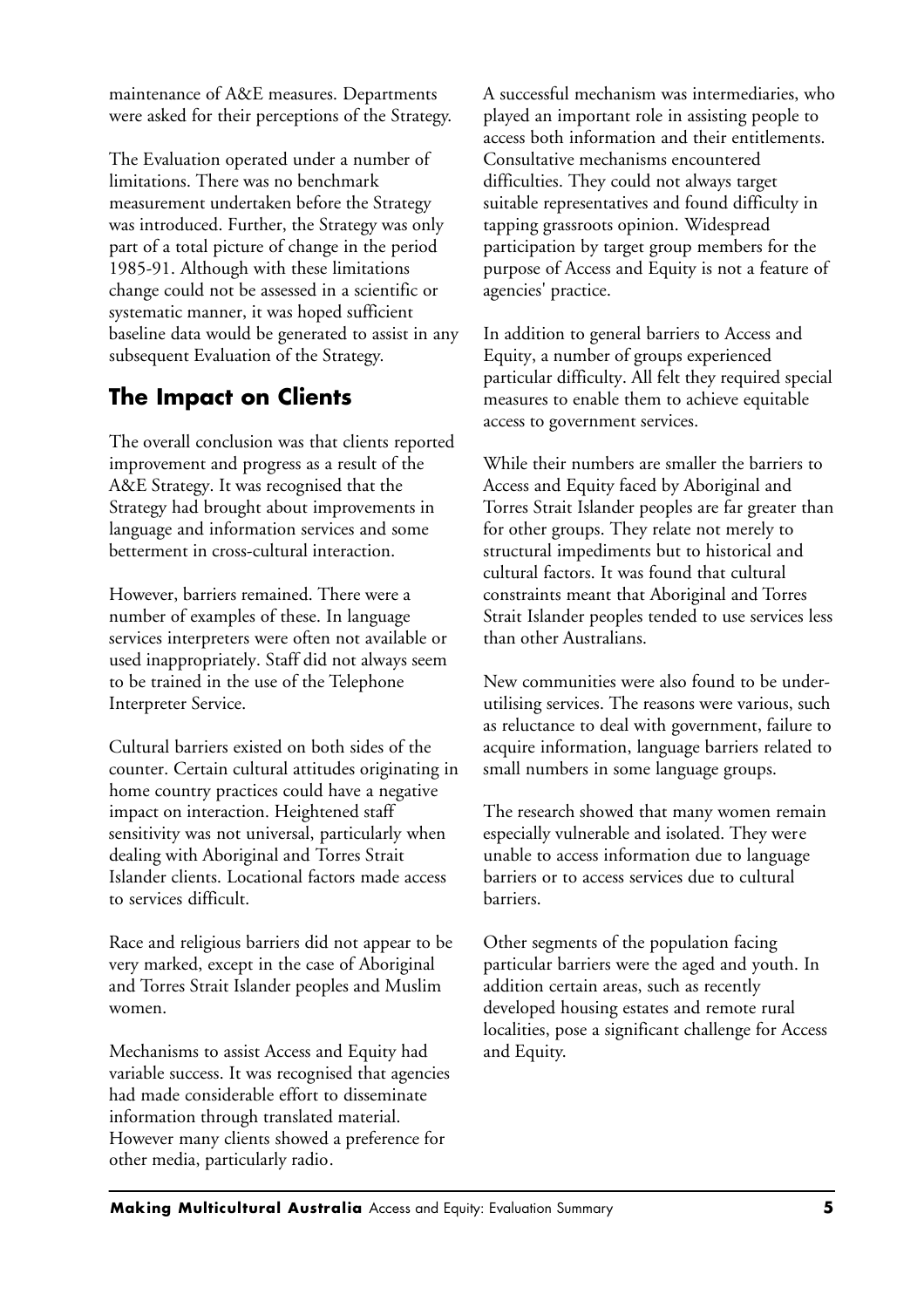## **Effect of the Strategy on Agencies**

The impact of the A&E Strategy on individual departments and agencies has not been consistent. There is also considerable variation from central to regional offices within agencies and from region to region.

Service departments and agencies which have dealings with the public at large and deliver programs and services have the best understanding and appreciation of A&E issues and measures. Policy departments experienced the most difficulty in finding meaningful and practical applications for the Strategy.

There is an almost universal perception that A&E only has relevance to program and service delivery activities targeting the general public.

It was found that there is still a way to go for the A&E Strategy to permeate the core of corporate cultures and practices. However there is evidence of A&E values, objectives and performance monitoring becoming increasingly visible in corporate plans, annual reports and other publicly available corporate literature.

The SES survey showed that virtually all respondents, and their departments and agencies, have been positively influenced by the Strategy. In relation to counter staff, however, 54 per cent have not heard of the Strategy. It was shown that A&E awareness and implementation amongst counter staff was highly dependent on the level of commitment of the office manager.

The A&E Strategy was designed to be 'top down'. It has not, however been effective in filtering down to APS staff at the client interface. Central Office policy and attitudinal gains are not always transformed into good A&E practice at the service delivery end.

OMA's 1990 published A&E Revised Requirements and Guidelines are, to all intents, the Strategy. The impact of the eleven A&E

formal Requirements on departments has been varied.

The level of compliance with the Requirement to review, monitor and evaluate services, programs and policies to take account of A&E objectives has been poor and patchy, though a small number of departments appear to be performing well.

The Requirement to collect ethnicity data has been complied with only to a certain extent, and emphasis has been on collection rather than utilisation. There has been little standard presentation of data as laid down in the Ethnicity Data Guidelines and cross-agency comparison is difficult.

Overcoming linguistic barriers through the provision of a variety of language services has been a major focus of the Strategy and is where the most visible signs of progress have been made.

The provision of appropriate cross-cultural training is a problematic issue. Departments which have significant dealings with the general public recognise its importance. There is a need for more research into what constitutes a culturally sensitive service.

The participation Requirement needs to be distinguished from the Requirement for consultation. Where participation in decisionmaking and advice to government is involved, generally departments and agencies find it difficult to demonstrate any concerted effort to recruit representatives of A&E target groups to the various bodies designed for community participation in government processes.

The Requirement which places together the development of appropriate information mechanisms and of consultative mechanisms needs to be separated. Two quite different sorts of activity are involved.

Those departments and agencies with a high rate of client contact were found to have wellestablished multilingual information programs.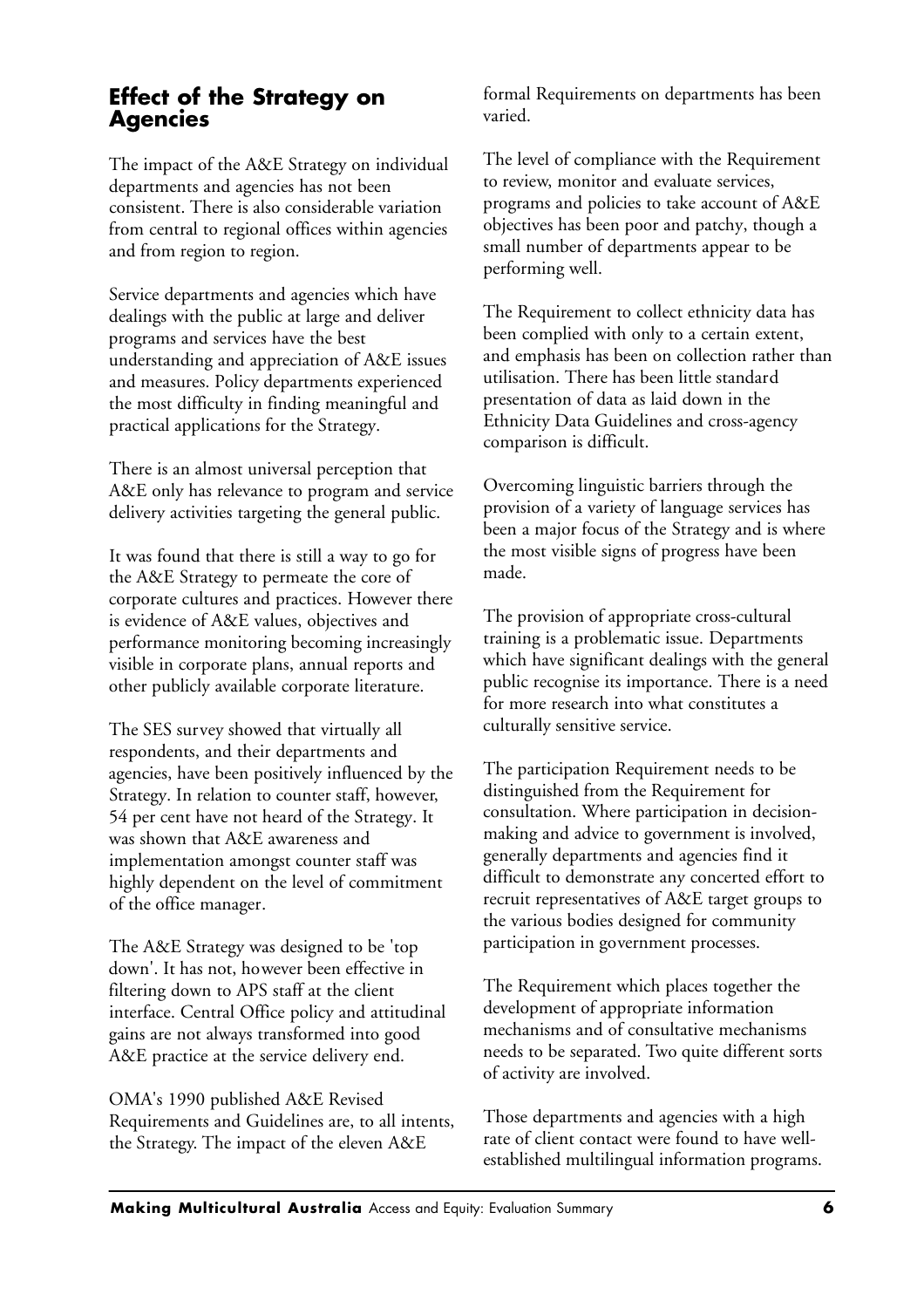This A&E Requirement had made a significant impact, although it was judged the time had come to consider the relative effectiveness of particular mediums.

Concerning consultation, the broad finding was that consultation mechanisms are inadequate, particularly for special groups.

Provision for legislative change was seen as too prescriptive an approach.

Despite shortcomings, triennial A&E Portfolio Plans have had possibly the most impact of all the formal Requirements in establishing and raising an A&E profile in departments and agencies. The impact of the Plans was highest at Central Office level. Nevertheless, the Plans had significant shortcomings.

It was considered that annual reports and program performance statements are a useful and high profile vehicle for reporting A&E progress and achievements, but they do not offer opportunity for adequately addressing the issues involved.

The Requirement to review existing arrangements for Commonwealth funding of services provided by State/local governments and non-government organisations would have had more impact if it had clearly placed an obligation on all funding departments and agencies to incorporate A&E provisions in their contracted arrangements with other organisations.

Departments and agencies were not able to demonstrate that they had significantly addressed A&E issues in internal audits. There is a clear need for recognition in the audit area that A&E goes to the heart of the efficiency and effectiveness of program and service delivery.

OMA has been a catalyst and conscience for A&E related issues. Its major impacts have been to raise the visibility of A&E, reinforce A&E planning and reporting structures, and provide community groups with a focal point to pursue cross-portfolio A&E concerns. It has also had a

formulating role, laying down principles and guidelines.

## **Costs, effectiveness and efficiency**

The Evaluation aimed to assess the cost to departments and agencies of implementing the A&E Strategy and how efficient and effective the application of those resources has been in relation to achievement of the Government's A&E objectives. It also aimed to assess how efficient and effective the A&E Strategy itself has been.

From 1985 the A&E Strategy was regarded and declared to be cost-neutral. Managers were to design and deliver programs to accommodate diversity in a multicultural Australia, within budget. Any costs which might have been incurred were not identified in departmental expenditure. This created a great deal of difficulty in the costing aspect of this Evaluation.

This deficiency of the costings database, added to the poor response to the ethnicity data collection requirement, meant that the Evaluation had to rely more on qualitative rather than quantitative assessments of cost-benefits, or of assessments of efficiency and effectiveness unrelated to budget allocation per se.

A number of attempts were made to assist departments to identify A&E costs. Guidelines for costing were issued, followed by revised guidelines (Costing Guidelines II). The latter identified three categories in which costs should be measured: Category I, the cost of administering the A&E Strategy per se, including such activities as the cost of developing the three-year A&E Portfolio Plans; Category II, the additional cost of delivering programs and services to people who face barriers to access, which includes all A&E measures regardless of whether they are directly attributable to the Strategy or have simply been absorbed by it; Category III represents the additional cost of delivering programs and services to the expanded A&E target groups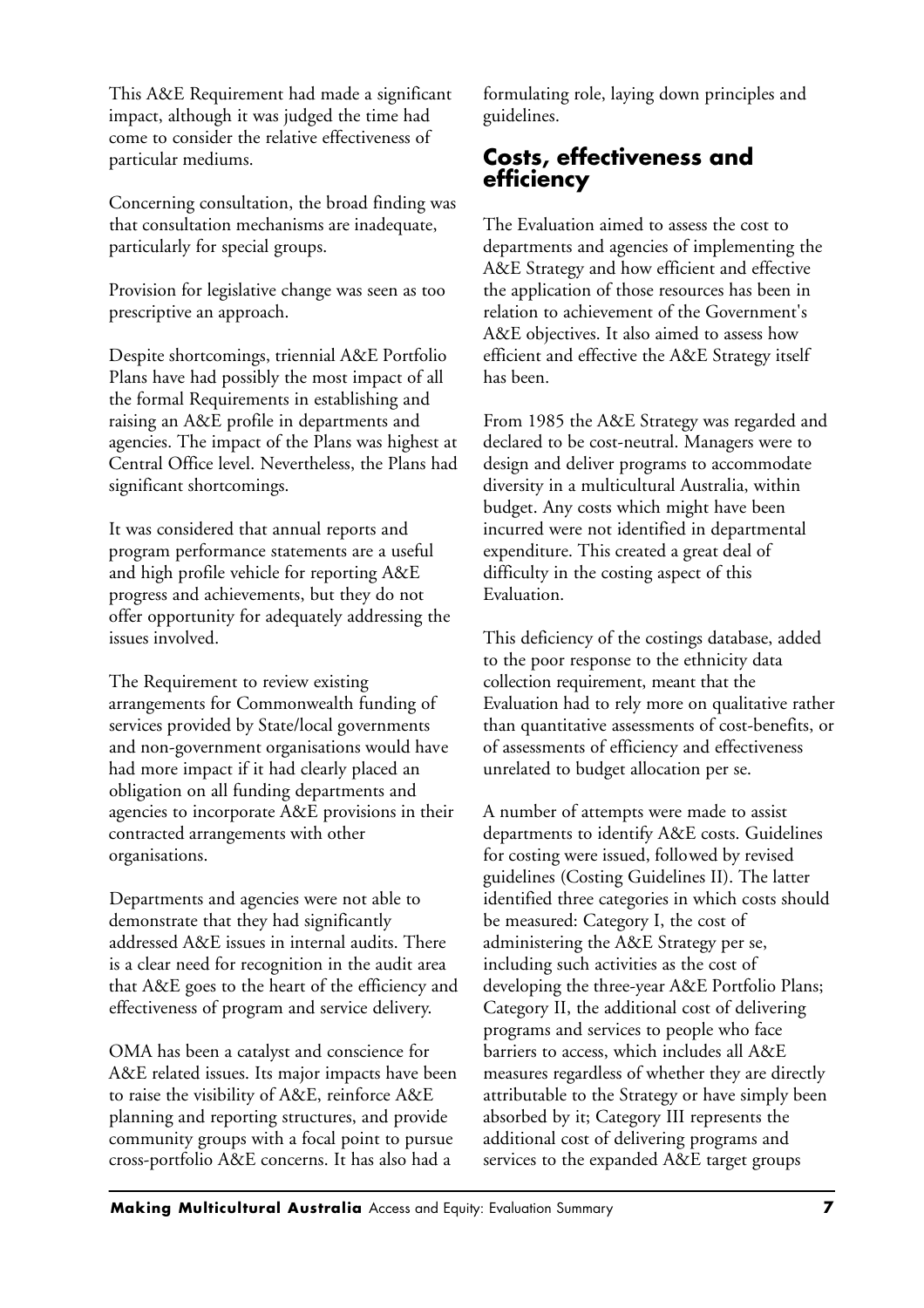announced in 1989.

Data on costs incurred under the A&E Strategy from 1986-87 to 1990-91 was requested from thirty-two departments and agencies. Significant differences and misunderstandings in the interpretation of the revised costing guidelines and the wide variety of formatting differences of returns made it impossible to create an A&E Costing Database to make cross-portfolio comparisons and provide a standardised total cost to the Commonwealth of each of the three categories identified in the revised guidelines.

There were some significant costs indicated, but there is no means of telling whether this expenditure would not have been incurred in any case. Information relating to Categories II and III lacked consistency and comparability, but Category I was more promising. The conclusion could be drawn that, in terms of activities identified such as the preparation of A&E Plans, the costs of administering the Strategy are relatively small when compared to the total level of Commonwealth Budget outlays.

It was not possible to gather enough wellfounded data to draw conclusions about the costs of the A&E Strategy itself. It was concluded that the costs are marginal. Enough evidence emerged, however, to demonstrate conclusively that the implementation of A&E (that is, the provision of services designed to accommodate diversity) does cost and cost significantly.

In relation to efficiency and effectiveness it was concluded that, as a consequence of the data shortcomings, it is not possible to make a standard assessment of the efficiency and effectiveness of the Strategy.

What has been achieved as a direct result or consequence of the Strategy alone is not demonstrable. Few departments acknowledged that initiatives taken in the area of the specific Requirements and guidelines have occurred solely as a result of the implementation of these. The general position appears to be that

initiatives taken arise from wider program management concerns and have served to support and reinforce the Requirements. It is possible to form the view that the A&E outcomes are being achieved for reasons other than the influence of the guidelines.

The role of OMA was independently assessed. It was concluded that much of the effectiveness of the Strategy was dependent on the role of OMA. OMA not only provided a catalyst for significant progress on A&E issues in many departments and agencies and a prod for at least some action in most others, but also practical guidance, advice and support. Much of the credit for OMA's success is because it is a functional division of the Department of the Prime Minister and Cabinet and well placed to influence and bring comprehensive perspectives on issues to the attention of top decision-makers in government organisations. It also plays an effective regional role and a role on behalf of ethnic communities.

Nevertheless, responsibility for the implementation of the A&E initiatives rested clearly with departments and agencies. Their commitment was and is essential to effective progress.

Further, assessment of the relative efficiency and effectiveness of the Strategy depends upon access to ethnicity and other relevant data. The failure to collect - or use - ethnicity data is one very significant failure of the A&E regime and one point on which it must be judged to have been ineffective.

The conclusion is that, in sum, the A&E Strategy has been more effective than it has been efficient.

## **Conclusions**

The conclusion of this Evaluation is that, between 1985 when it was announced as Government policy and 1992 when this Evaluation was completed, progress was made towards achieving Access and Equity (A&E) goals and that the A&E Strategy made a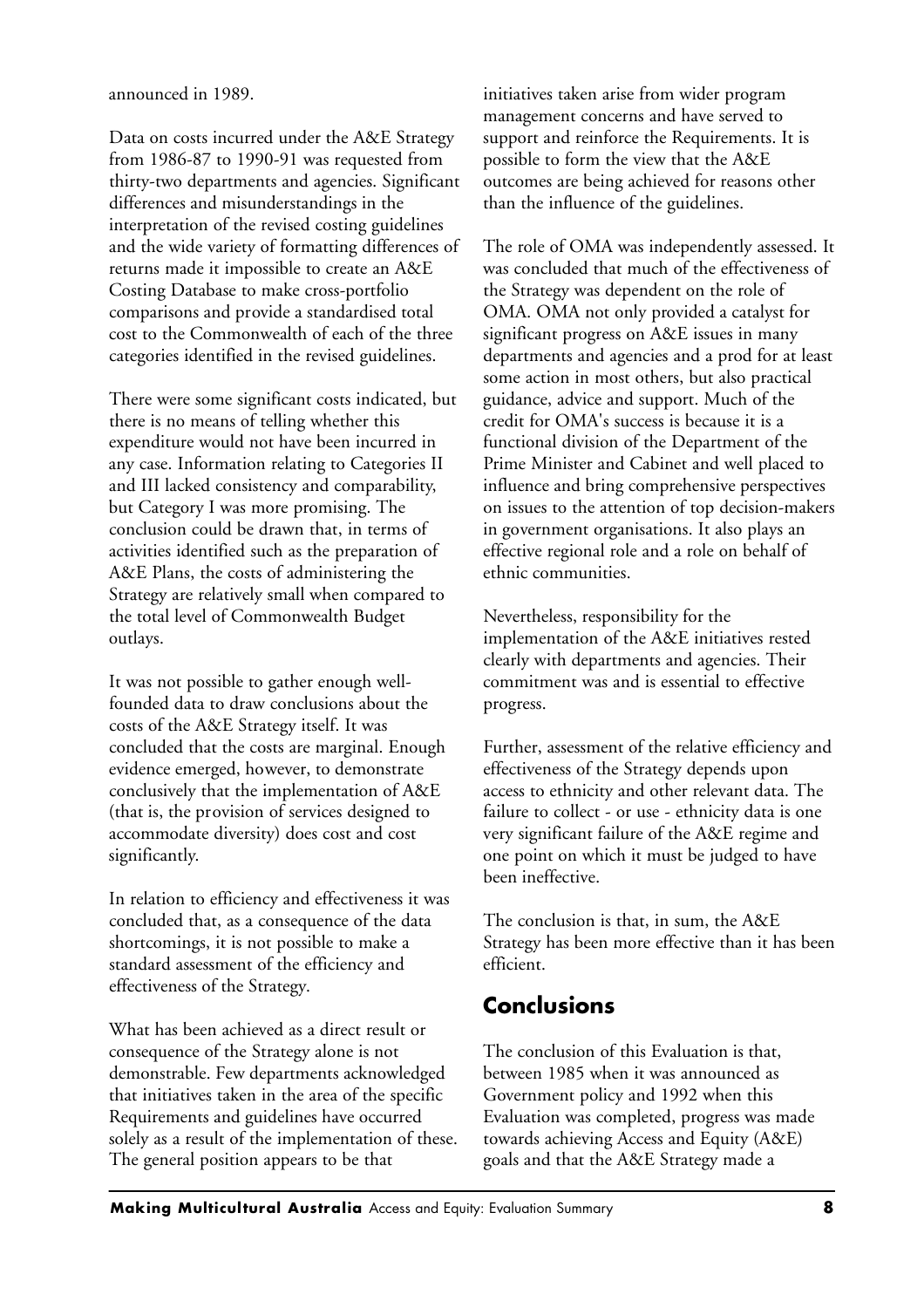significant contribution to that end. The Evaluation concludes that while the causal links between the Strategy's impact and initiatives taken to advance A&E objectives cannot always be demonstrated, the Strategy created a consciousness among managers and a climate conducive for them to occur. It also concludes that the impact of the Strategy was variable on both clients and departments but that the net effect on the part of clients was to improve their access to services delivered by the government, while for departments and agencies, the Strategy acted as an additional stimulus for change in the way they deliver services.

In relation to clients, while it was recognised that the Strategy had brought about improvements in language and information services and some betterment in cross-cultural interaction, it was acknowledged that barriers remained. In language services interpreters were often not available or used inappropriately, media used for information dissemination not always appropriate and cultural barriers of various sorts persisted.

A major finding of the A&E Evaluation was that the application of all the Requirements equally to all departments and agencies, or to all programs within a department or agency, was inappropriate on account of the different roles they play and functions they perform. This accounted in large part for the variable response to the A&E Requirements. One objective of the proposed refined A&E regime is to encourage greatest focus on those programs in those places for those people for whom the application of A&E principles is likely to make the most difference - and the most cost-effective difference.

The Evaluation also found that there was a failure to understand at what points and to what degree the A&E Strategy applies to departments and agencies, particularly those traditionally regarded as policy or commercially oriented and so, apparently, outside its orbit. There was also a failure to understand how the Strategy relates to the Government's Social Justice Strategy. The Program Logic illustrates the relationship

between the Social Justice and Access and Equity Strategies. The Office of Multicultural Affairs (OMA) will prepare an *A&E Guide for APS Managers* to assist them assess to what degree the following recommendations apply to their operations and how they should put them in place.

The Evaluation found that A&E training, including cross-cultural training, was limited. It concluded that, while the value of cross-cultural training in particular was generally increasingly recognised by APS organisations, there was a lack of methodological certainty in endeavours.

Another key finding of the Evaluation was that managers were not using the tools already available to them as a consequence of the range of management reforms of the 1980s to fulfil their A&E implementation obligations; nor were they adequately assisted to do so. As a result, A&E was inclined to be considered as an added 'extra' and therefore as an additional resource cost managers often felt too hard pressed to meet.

One key objective of the refined A&E Strategy indicated in the recommendations below is to encourage departments and agencies to take primary responsibility for their own application of A&E principles. Another is to encourage them to integrate into their central management machinery those of the recommendations which they judge will best meet their needs; that is, to capitalise on the existing structures and arrangements of the program management and budgeting environment to fulfil their A&E implementation obligations. The recommendations below relating to A&E reporting requirements and training, for example, or to planning, Evaluation and monitoring, are designed to fit in this way.

Another finding of the Evaluation was the critical role that the existence of a central coordinating agency played in acting as a catalyst, a consciousness-raiser, a policeman and a watchdog on the A&E Strategy and that, had this role not been played, there would not have been the same amount of progress that is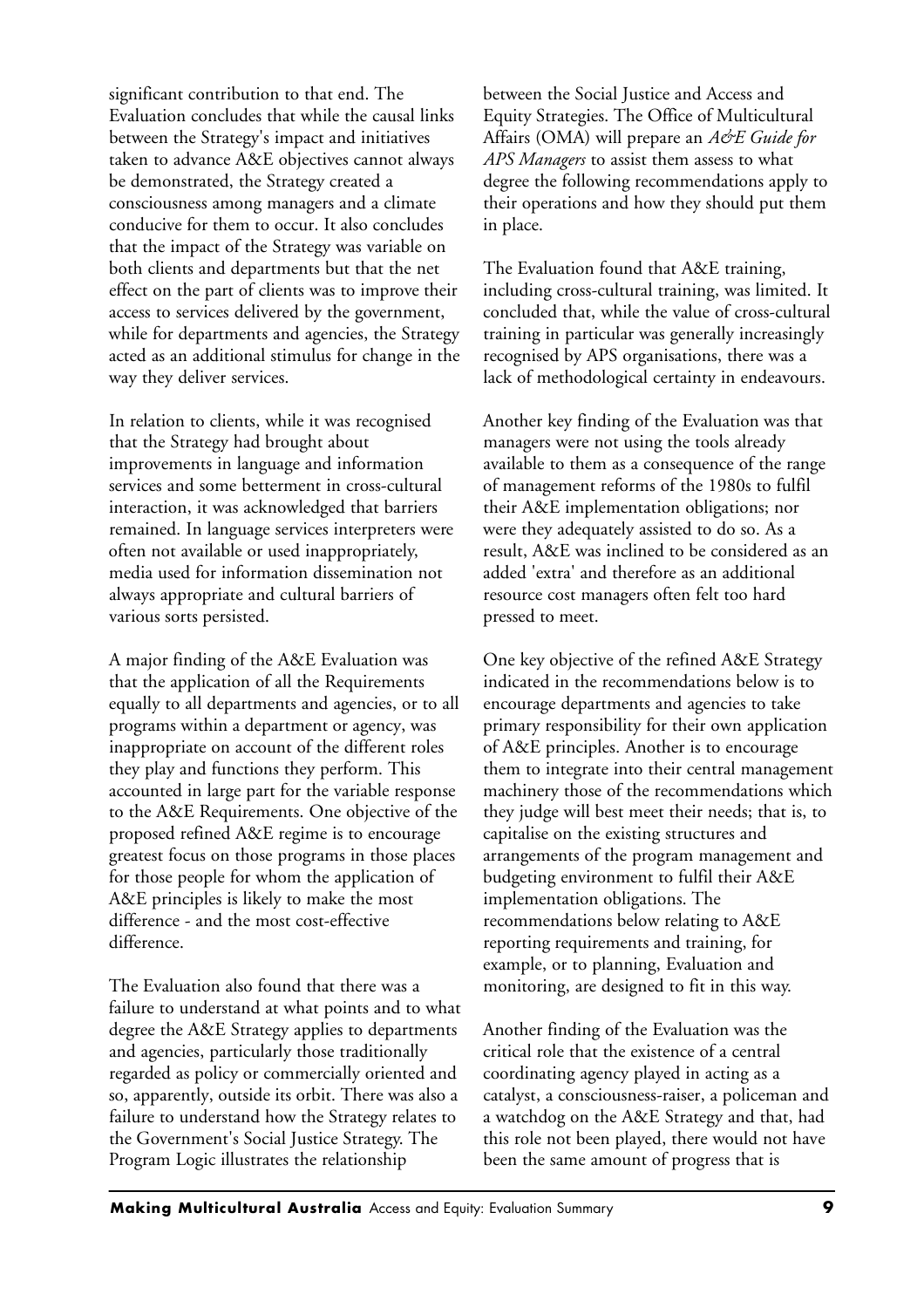generally agreed to have been made in the implementation of the A&E Strategy. At the same time, another finding was that this role was sometimes intrusive into departmental autonomies and, as such, a resource cost. The recommendations that follow are therefore designed to retain a role for a central agency but to change its nature to focus on the provision of the kinds of practical assistance such as that envisaged in the *A&E Guide for APS Managers* and in the identification of appropriate A&E related training.

The role of a central agency would also focus on the provision of practical assistance to headquarter agencies to add to the gains that have been made in A&E appreciation at head offices by extending it to the regions. A key finding of the Evaluation was that while progress had been made, albeit patchily, in head offices - and that the attitude of managers was critical to any understanding of A&E on the part of their staff - much less had been achieved in the regions, at the coalface where it is in many ways most immediately needed (i.e. at the client end of the delivery of services).

Another key finding of the Evaluation was that the barriers to A&E were inclined to be more marked, more common and more resistant to erosion in the case of Aboriginal and Torres Strait Islander peoples. That is, that the barriers Aboriginal and Torres Strait Islander peoples face - and particularly the cultural barrier while superficially apparently the same, were in fact different in degree if not in kind. The conclusion that emerges from this finding is that the explicit inclusion of Aboriginal and Torres Strait Islander peoples in the A&E Strategy with its extension in 1989 has yet to make its mark. Particular attention will therefore need to be paid to the provision of services to Aboriginal and Torres Strait Islander peoples and include their own expertise appropriately applied to the problems in the successor A&E regime.

In the recommendations that follow which envisage a more focused application of the Strategy, Aboriginal and Torres Strait Islander peoples fall into the category of high priority target group. Given that A&E principles require that mainstream programs and services be designed to accommodate the needs of all those entitled to them and that the onus to do so is on the service provider, the particular needs of those who face barriers must be assessed and taken into account. The nature of Commonwealth funding of Aboriginal and Torres Strait Islander programs and services, the majority of which necessarily target the needs of the rural and remote, depends upon the successful application/design of mainstream services to accommodate the general needs, particularly of urban Aboriginal and Torres Strait Islander peoples.

For more than two decades, there has been debate about both the place and the provision of ethno-specific services. This Evaluation found, on the one hand, that the consequences of ethno-specific provision could include an excuse for mainstream providers not to adjust their programs for particular target groups; that is to presume that those cases in the 'too-hard basket' could, would or should be provided for elsewhere. On the other hand, the findings of this Evaluation also support the Review of Migrant and Multicultural Programs and Services (ROMAMPAS) evidence that, in some cases, ethno-specific provision is the most costefficient means to provide a service to some sectors of the population experiencing barriers to access. As such, ethno-specific provision should not be considered as necessarily impermanent or apart from the mainstream. Moreover, the important role played by intermediaries is to a considerable extent related to the ethno-specific networks.

The quality of the data base to assist assess equitable access and, therefore, the appropriateness of certain services is critical. Also critical is cooperation and coordination between departments and agencies responsible for the delivery of programs and services so that the greatest efficiency gains can be made in this resource costly business. This Evaluation found that the Requirement to collect ethnicity data and, if collected, to use it appropriately, was that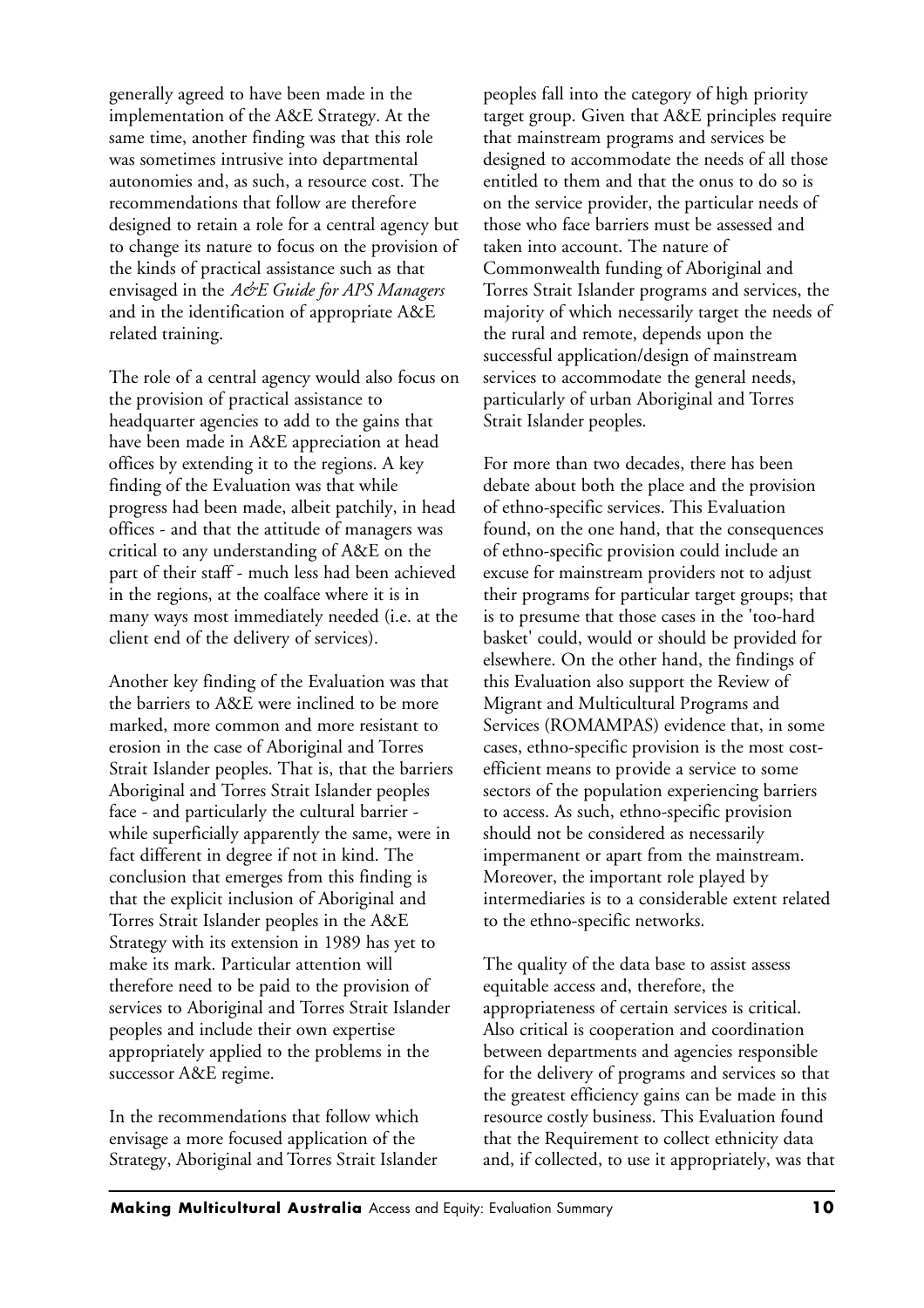which was least well met. It also found that, although beginning to emerge as an issue, the extent of cooperation and coordination between departments and agencies was surprisingly limited, even in those in which, otherwise, A&E was judged to be working well.

Economies could be achieved, for example, by the more common use and common funding of already established interpreter services and consultative forums and also the community workers currently principally funded under the Department of Immigration and Ethnic Affairs' (DILGEA) Grant in Aid Scheme.

The costs question is naturally contentious in a resource constrained environment. The Evaluation found that A&E does cost. However, it also found that all of A&E does not cost. That is, if managers design their programs and services to suit the marketplace of a diverse Australia in the first place, the result will be both more efficient and effective - and costeffective.

However, to provide accessible services equitably for those who face what this Evaluation has found to be the most persistent barriers to access (namely language for a number of groups and culture for some others) is often a considerable additional cost. And so, paradoxically, is effective A&E implementation because it is likely to increase the client base. Managers need to factor these costs into routine budgeting so that it is transparent and accountable in the usual way. The *A&E Guide for APS Managers* will include advice on how to cost A&E implementation.

The A&E policy has its roots in assumptions about equity. Whatever the extent of resources, all are entitled to an equitable share. The A&E Strategy puts the onus on public service managers to play their part to ensure that this is so. In order to do so more efficiently and effectively, the A&E Strategy Evaluation takes account of a number of recommendations of the *Royal Commission Into Aboriginal Deaths in Custody* for this review. The recommendations of the A&E Evaluation are presented below.

## **Recommendations**

(The Recommendations appear in the order which is suggested by the Terms of Reference for the Evaluation of the Access and Equity Strategy)

### *Revised Access and Equity Requirements*

1. That revised A&E Requirements be adopted to reflect the findings of this Evaluation and the focus of future Access and Equity implementation be as follows:

- a) **Planning:** incorporate A&E objectives into corporate planning and all relevant program and service delivery planning;
- b) **Evaluation and Audit:** incorporate A&E performance into all relevant internal and external Evaluations and audits;
- c) **Performance Indicators:** collect and utilise data relevant to A&E planning, implementation and Evaluation, including ethnicity and costs data;
- d) **Public Accountability:** provide information on A&E performance in annual reports, program performance statements and to OMA for an annual A&E report to the Prime Minister for tabling in Parliament;
- e) **Language Services:** implement measures to overcome communication barriers for clients and potential clients who do not speak, understand, read or write English well;
- f) **Staff Training:** ensure staff at all levels are sensitive to client diversity and its implications for policy formulation and program design and delivery;
- g) **Consultation:** consult with client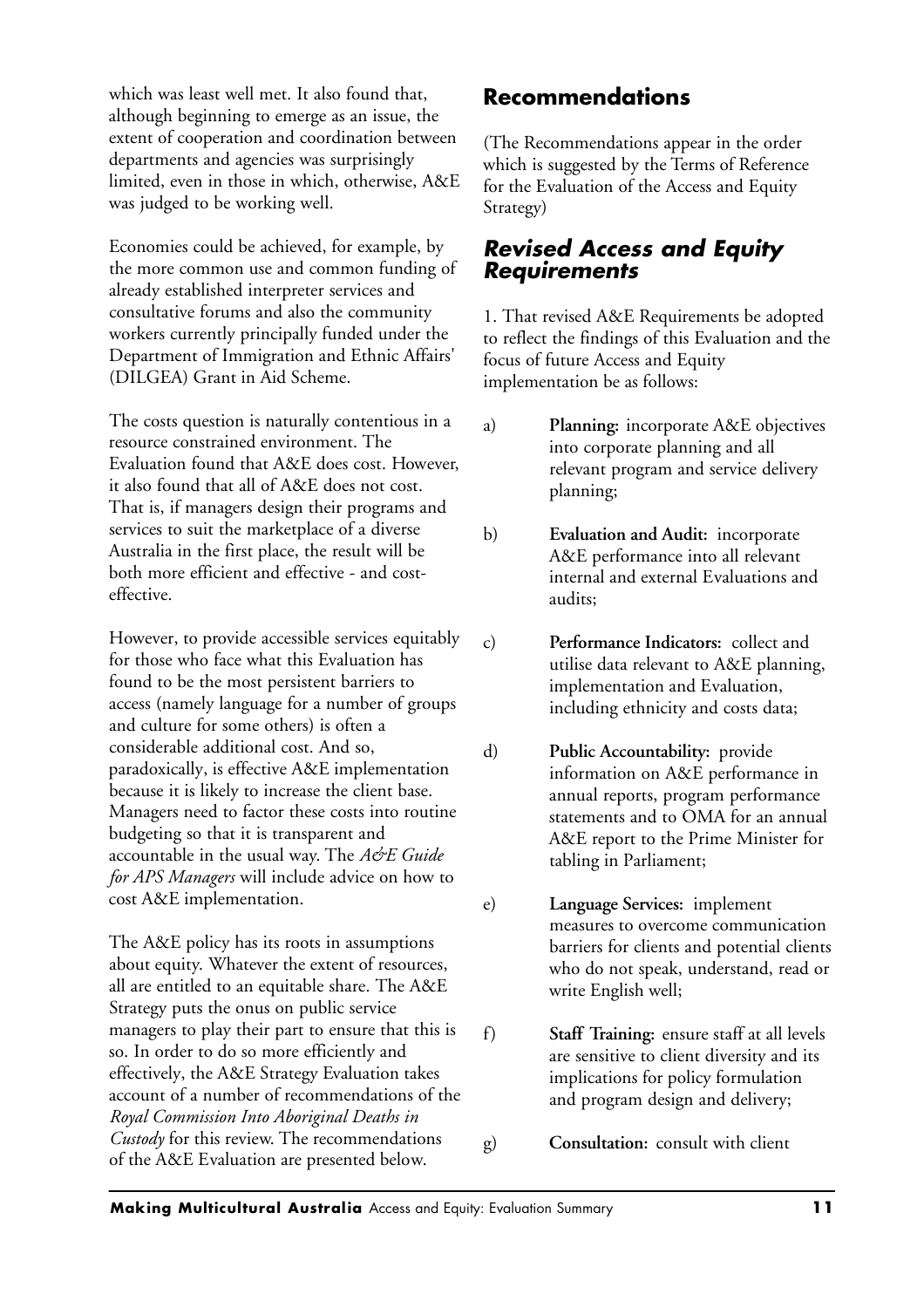target groups, their advocates and intermediaries on program design, delivery and the effectiveness of A&E measures;

- h) **Participation:** ensure equitable participation of representatives of A&E target groups in government advisory and review bodies and processes;
- i) **Funded Programs:** address A&E accountabilities in programs funded by the Commonwealth and delivered by State or local government and community or private organisations; and
- j) **Coordination:** ensure efficiencies are achieved through interdepartmental cooperation and coordination on A&E matters such as shared consultative and information strategies.

# *Language Barrier*

2. All Commonwealth departments and agencies recognise that language remains the key A&E barrier to accessing Commonwealth programs and services for a significant proportion of the public and, to overcome this barrier, note the particular importance of access to professional interpreters and take other appropriate measures.

#### **Staff Practices**

3. Departments and agencies note the recommendations of the parallel review of the Linguistic Availability/Performance Allowance (LAPA) and their potential to maximise the linguistic skills of staff cost effectively in an A&E context.

4. Departments and agencies optimise the use of bilingual and bicultural staff by mechanisms such as:

(a) conducting surveys/audits of language other than English of all staff and establishing departmental registries of

available language resources;

- (b) maximising participation in the LAPA scheme;
- (c) facilitating amongst staff the retention and upgrading of language skills through study assistance and accreditation;
- (d) designating public contact positions requiring specific bilingual and/or bicultural skills where there is a very high component of A&E target clients; and
- (e) adopting strategies to persuade managers that the use of bilingual staff assists in removing barriers to information flows and, therefore, improves the quality of decisionmaking without detriment, in most cases, to the efficiency of the decisionmaking process.

5. Where appropriate bicultural and bilingual staff are not available through normal recruitment channels and where the presence of such staff is necessary to overcome A&E barriers, departments and agencies make special provision to recruit officers with bilingual and bicultural skills.

6. The competencies being developed by the Joint Australian Public Service (APS) Training Council incorporate a range of specific elements relating to government policies and practices, including A&E. Prior to endorsement of these competencies by the National Training Board, OMA and the Aboriginal and Torres Strait Islander Commission will be included as part of the consultation process.

#### **Translating and Interpreting Service**

7. Departments and agencies recognise and use the Translating and Interpreting Service (TIS) (notwithstanding the cost-recovery principle) as the key agency responsible for delivery of professional translating and interpreting services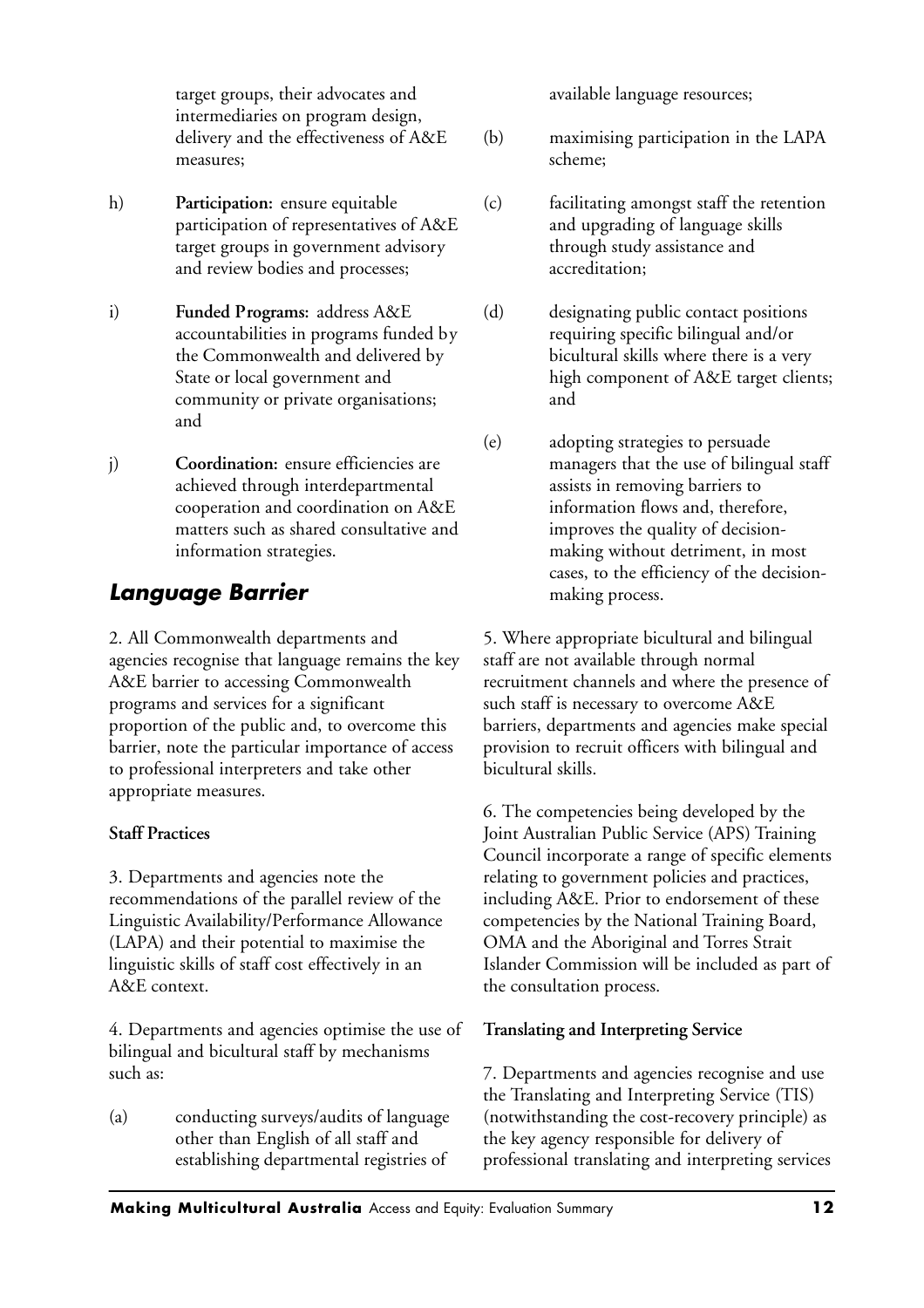across the APS.

- 8. TIS be enhanced by:
- (a) DILGEA undertaking a higher level of promotion of TIS services to departments, agencies and other clients, particularly in remote localities, including understanding of the operation of the cost recovery principle;
- (b) departments and agencies budgeting for translating and interpreting services on the basis of current usage of TIS services and anticipated additional demand generated by planned A&E measures;
- (c) DILGEA taking a more direct role in training APS staff in effective use of TIS; and
- (d) consideration should be given to the addition of Aboriginal and Torres Strait Islander languages.

9. Departments and agencies develop, where necessary, their own specialised supplementary translating and interpreting services, including for Aboriginal and Torres Strait Islander languages.

## *Multilingual Information and Referral Services*

10. Departments and agencies, and in particular smaller service agencies, recognise that certain sectors of the Australian community continue to lack knowledge and understanding of government processes, programs and services and, as appropriate, take a more active role in providing information in other languages about their programs through:

- (a) development and marketing of multilingual telephone information services;
- (b) greater use of multilingual radio, press

and television in addition to multilingual literature (pamphlets etc.);

- (c) greater use of intermediaries and providing them with appropriate training opportunities and information about processes, programs and services;
- (d) funding the incorporation of specialist information modules into existing training such as labour market training courses and English as a Second Language (ESL) courses (including those ESL courses that focus on specific subject matter for well-defined target groups); and
- (e) consultation and participation processes.

# *Consultation and participation*

11. Departments and agencies recognise that consultation with client groups and participation by them in government processes are the most effective means of ensuring a consumer focus, effective marketing of programs and a positive public image. In consultation with Aboriginal and Torres Strait Islander peoples, departments also consider the implications of the *Aboriginal and Torres Strait Islander Act 1989* and bear in mind that Regional Councils are to act as the advocates of the interests of Aboriginal and Torres Strait Islander peoples in a region.

#### **Consultation with Client G roups**

12. Departments and agencies take further steps to ensure a proper level of consultation with their A&E targeted clients through:

- (a) further development of their own consultation mechanisms both at central and regional office levels;
- (b) cooperative endeavours with other agencies which have appropriate consultative mechanisms in place, for example peak bodies;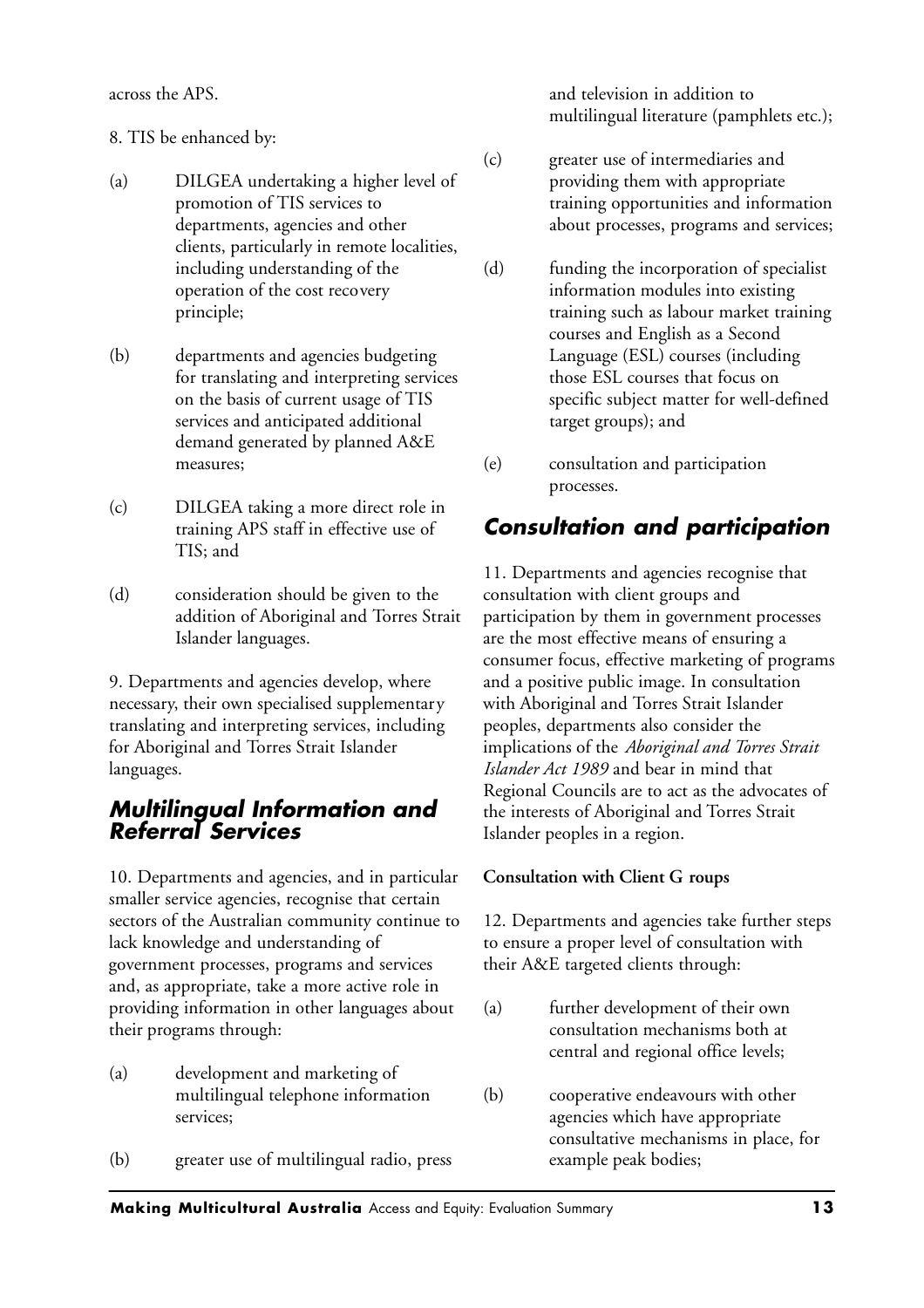- (c) consultations with A&E client groups on the effectiveness of A&E measures within individual programs and service delivery areas; and
- (d) use of OMA's Bilingual Consultants Network for direct consultation with A&E clients.

#### **Participation by Client G roups**

13. Departments and agencies take steps to increase A&E groups' representation on bodies responsible for policy development, service design and delivery and review of decisions through:

- (a) actively seeking nominations from community peak bodies for appointments to a full range of advisory bodies, boards and review panels;
- (b) advertising vacancies on such bodies in the ethnic community press;
- (c) targeting a proportion of vacancies to members from A&E target groups;
- (d) seeking appointment advice from the Aboriginal and Torres Strait Islander Commission, DILGEA, OMA and other relevant bodies; and
- (e) using data management systems designed to coordinate information relating to Commonwealth bodies and the people appointed to them; for example, the 'Appoint' system developed by the Department of the Prime Minister and Cabinet (PM&C).

# *Access and Equity Training*

14. Departments and agencies recognise the key role of training at all levels for implementation of A&E and take appropriate steps to ensure that their officers are trained to:

(a) understand the A&E Strategy (the

concepts, objectives and practice);

- (b) utilise A&E concepts and tools, such as ethnicity data collection and crosscultural communication techniques, in policy development, program design and delivery; and
- (c) be culturally sensitive in public contact work.

15. Departments and agencies have as a primary training goal the integration of A&E related training into mainstream training and the identification of areas which need to be targeted for specialist training. OMA, in collaboration with the Public Service Commission (PSC), the Aboriginal and Torres Strait Islander Commission and other selected departments and agencies, is to develop a cross-portfolio framework/strategy for training of all APS officers in this context. OMA will play an initial developmental, promotional and advisory role and thereafter will provide expertise on A&E issues at both the national and regional levels as required.

16. As an interim measure (and in response to the particular need identified in the Evaluation to make more impact at the client interface), over a six-month period, OMA, with the full cooperation and assistance of departments and agencies, will design and conduct an initial campaign of information seminars for APS managers responsible for operations at the regional and local levels.

# *Funded programs*

17. Departments and agencies address A&E accountabilities in programs and services which are funded for delivery through other organisations such as State, Territory and local government authorities and community or private sector organisations, through instruments such as program contractual arrangements, memorandums of understanding or formal guidelines.

18. Departments and agencies be responsible for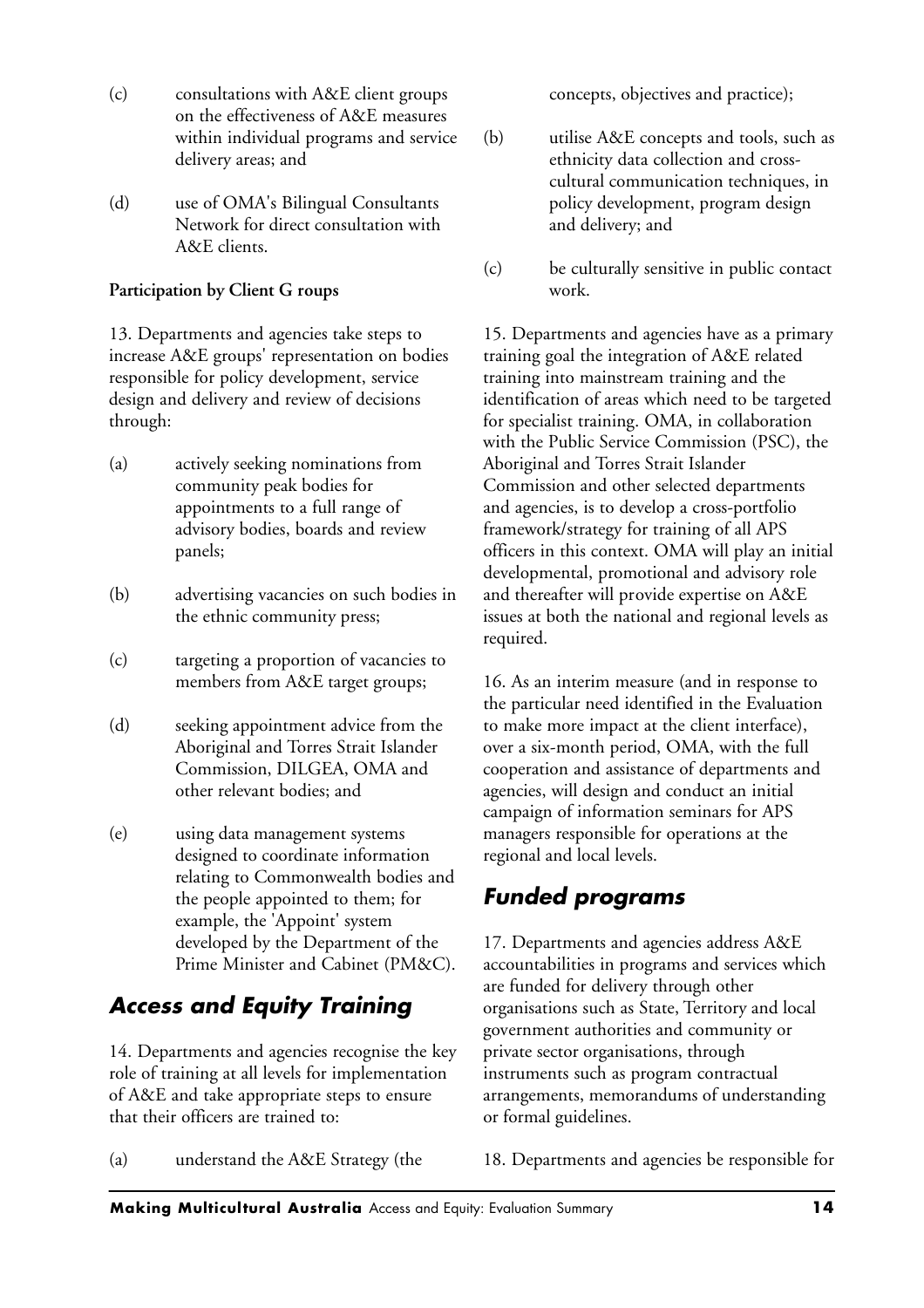monitoring the implementation of A&E in such programs and services.

## *Planning, evaluation and monitoring*

19. Departments and agencies direct greater attention to implementation of the Strategy at the regional and, in particular, at the client interface levels.

#### **Planning**

20. The preparation of triennial A&E Plans be left to the discretion of departments and agencies.

21. Departments and agencies be required to address their key A&E objectives in their corporate plans.

#### **Evaluation and Review**

22. Departments and agencies be required to review implementation of A&E measures in their annual reports and program performance statements.

23. Departments and agencies direct greater attention to Evaluation and review of outcomes through:

- (a) development of A&E indicators including indicators relating to Aboriginal and Torres Strait Islander peoples and other performance measures for individual programs; and
- (b) incorporation of A&E standards into any relevant Evaluations and review activities.

24. Department of Finance continue to encourage departments and agencies to include A&E components into appropriate Evaluations and provide relevant advice and training on conduct of such Evaluations including the development of performance information.

25. A second cross-portfolio Evaluation of the

A&E Strategy be commenced in early 1997 to report to Government in 1998.

#### **Ethnicity Data Collections**

26. The *National Guidelines for the Collection of Ethnicity Data* be revised (in consultation with State and Territory governments, the Australian Bureau of Statistics and the Privacy Commissioner) to provide for selective collection of ethnicity and Aboriginal and Torres Strait Islander data and performance information for planning, reporting, Evaluation and review purposes.

27. In order to improve the monitoring of program utilisation (outputs) in A&E target groups at program and service delivery area levels and track staff trends, departments and agencies establish for program and area managers direct access to ethnicity and other relevant data through:

- (a) utilisation of Australian Bureau of Statistics (ABS) Census data to develop demographic profiles for areas serviced by regional/local offices;
- (b) compilation of a register of relevant departmental data collection systems; and
- (c) providing easy access to data collection systems for policy developers, program designers and program and area managers.

28. OMA, in cooperation with ABS and the Bureau of Immigration Research (BIR), extend advice to key service delivery agencies on the development of systems to assist regional managers with ethnicity data collection and utilisation, including for Aboriginal and Torres Strait Islander peoples.

29. OMA and BIR, as part of the activity associated with their joint support of the Multicultural and Immigration Information System database, create a register of relevant Commonwealth departments and other data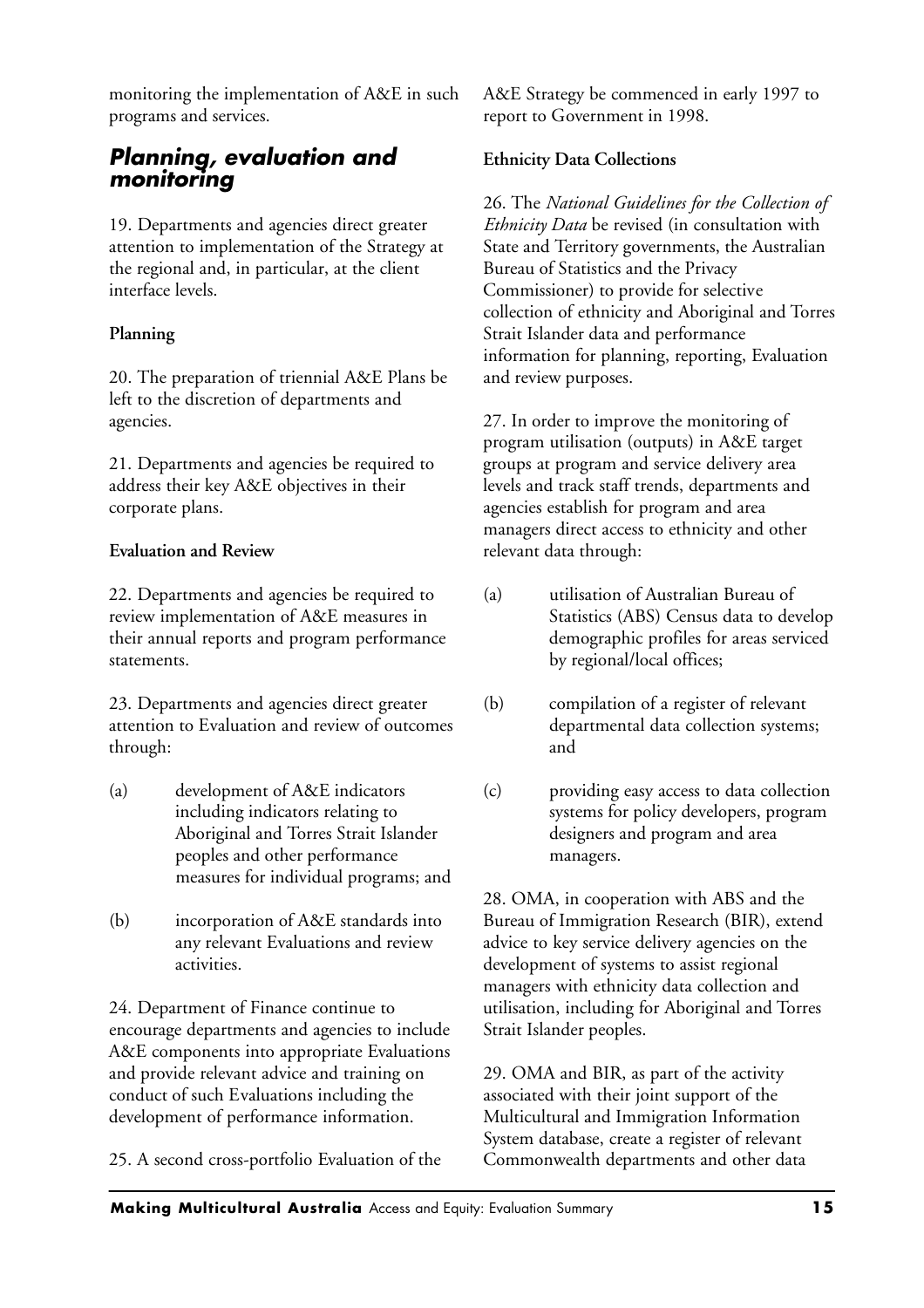collection systems which will contribute to an ethnicity statistics collection system which is as accessible and comprehensive as possible.

#### **Monitoring and Audit**

30. OMA prepare an annual consolidated A&E review report to the Prime Minister for tabling in Parliament before the end of each calendar year.

31. Departments and agencies collaborate closely with OMA in the development of the above report which is to be based on:

- (a) departmental and agency corporate plans, annual reports and program performance statements;
- (b) departmental and agency A&E performance statements against the relevant recommendations in this Evaluation provided annually to OMA by the end of each financial year; and
- (c) a number of studies focussing on A&E issues in selected programs.

32. As a matter of standard practice, the Australian National Audit Office take note of A&E objectives in planning its audits.

## *Meeting Access and Equity costs*

33. Departments and agencies recognise that while the administrative costs of implementing the A&E Strategy are minor, some aspects of the delivery of programs and services accessibly and equitably to all those entitled to them are significant. Departments and agencies also recognise that these costs be accommodated in mainstream budget planning where it is more efficient and effective to adjust the mainstream than to provide ethno-specific services.

34. When planning for program and service delivery, departments and agencies, and in particular smaller agencies, allow for costs associated with their A&E obligations,

including:

- (a) implementing A&E measures such as language services, information strategies and training; and
- (b) meeting additional demand for programs and services generated by increased access and equity.

35. OMA include in the *A&E Guide for APS Managers* the costing guidelines that emerged from the experience of this Evaluation.

36. Departments and agencies monitor and record expenditures associated with achieving A&E objectives for planning, Evaluation and review purposes and report it in annual reports and program performance statements subject to advice from the Department of Finance on methodologies.

#### *Cross-portfolio management and coordination*

37. That to assist it in its overall coordinating, supporting and monitoring role in A&E, OMA has available to it the particular expertise, advice and support of those departments and agencies with policy responsibility for specific target groups (for example, the Department of Health, Housing and Community Services - DHHCS in relation to people with disabilities), and that these departments and agencies advise on appropriate standards for and the actual application of A&E principles in these areas.

38. An inter-departmental A&E Advisory Committee be established to address A&E strategic issues, in particular, the creation of effective lateral links between service providers including the scope for common provision of services. The Committee will also disseminate information, obtain feedback and coordinate implementation of the Strategy at the Central Office level.

39. This inter-departmental A&E Committee, serviced by OMA, be composed of representatives from PM&C, PSC, the